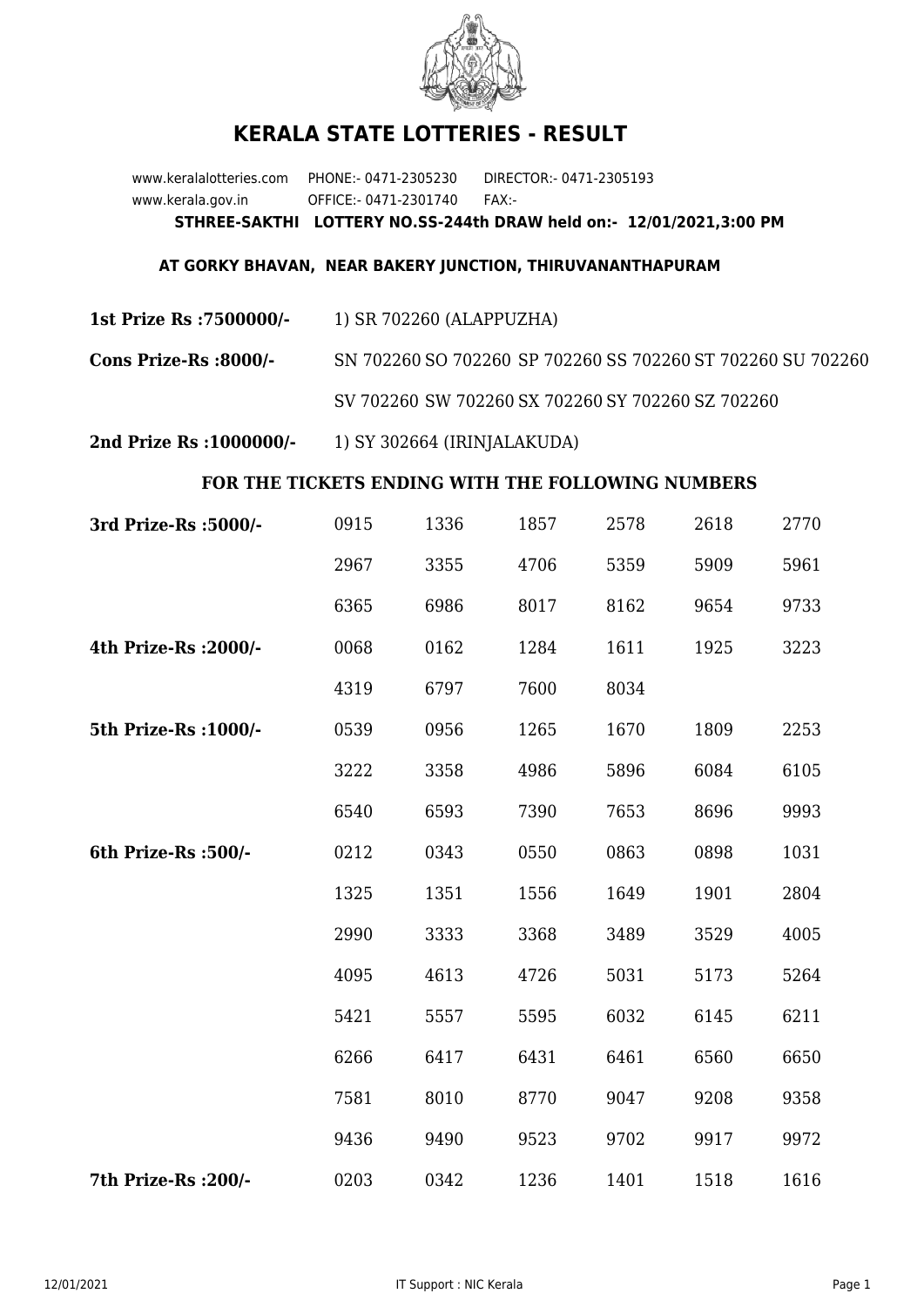|                      | 1995 | 2428 | 2433 | 2469 | 2600 | 2626 |
|----------------------|------|------|------|------|------|------|
|                      | 2811 | 3330 | 3332 | 3630 | 3829 | 4210 |
|                      | 4387 | 4610 | 4734 | 4793 | 4800 | 4981 |
|                      | 5141 | 5268 | 5466 | 5491 | 5666 | 5840 |
|                      | 6630 | 6721 | 7123 | 7184 | 7239 | 7960 |
|                      | 8088 | 8555 | 8628 | 8728 | 8771 | 9256 |
|                      | 9463 | 9728 | 9750 |      |      |      |
| 8th Prize-Rs : 100/- | 0060 | 0124 | 0179 | 0211 | 0324 | 0368 |
|                      | 0401 | 0618 | 0694 | 0825 | 1032 | 1147 |
|                      | 1196 | 1476 | 1490 | 1511 | 1686 | 1756 |
|                      | 1847 | 1869 | 1943 | 1998 | 2084 | 2124 |
|                      | 2198 | 2200 | 2228 | 2241 | 2276 | 2320 |
|                      | 2322 | 2386 | 2548 | 2568 | 2572 | 2671 |
|                      | 2689 | 2919 | 2923 | 3030 | 3056 | 3059 |
|                      | 3126 | 3232 | 3449 | 3473 | 3491 | 3551 |
|                      | 3594 | 3628 | 3798 | 3946 | 4011 | 4017 |
|                      | 4025 | 4104 | 4146 | 4323 | 4442 | 4503 |
|                      | 4542 | 4566 | 4616 | 4715 | 4811 | 4953 |
|                      | 4982 | 5077 | 5516 | 5543 | 5768 | 5810 |
|                      | 6023 | 6052 | 6144 | 6150 | 6241 | 6291 |
|                      | 6299 | 6354 | 6437 | 6460 | 6836 | 6899 |
|                      | 7014 | 7082 | 7103 | 7210 | 7277 | 7285 |
|                      | 7621 | 7799 | 7822 | 7829 | 7837 | 7922 |
|                      | 7938 | 8066 | 8283 | 8313 | 8478 | 8516 |
|                      | 8644 | 8657 | 8730 | 8883 | 8962 | 9023 |
|                      | 9043 | 9203 | 9224 | 9458 | 9492 | 9506 |
|                      | 9645 | 9671 | 9680 | 9681 | 9827 | 9834 |

 The prize winners are advised to verify the winning numbers with the results published in the Kerala Government Gazatte and surrender the winning tickets within 30 days.